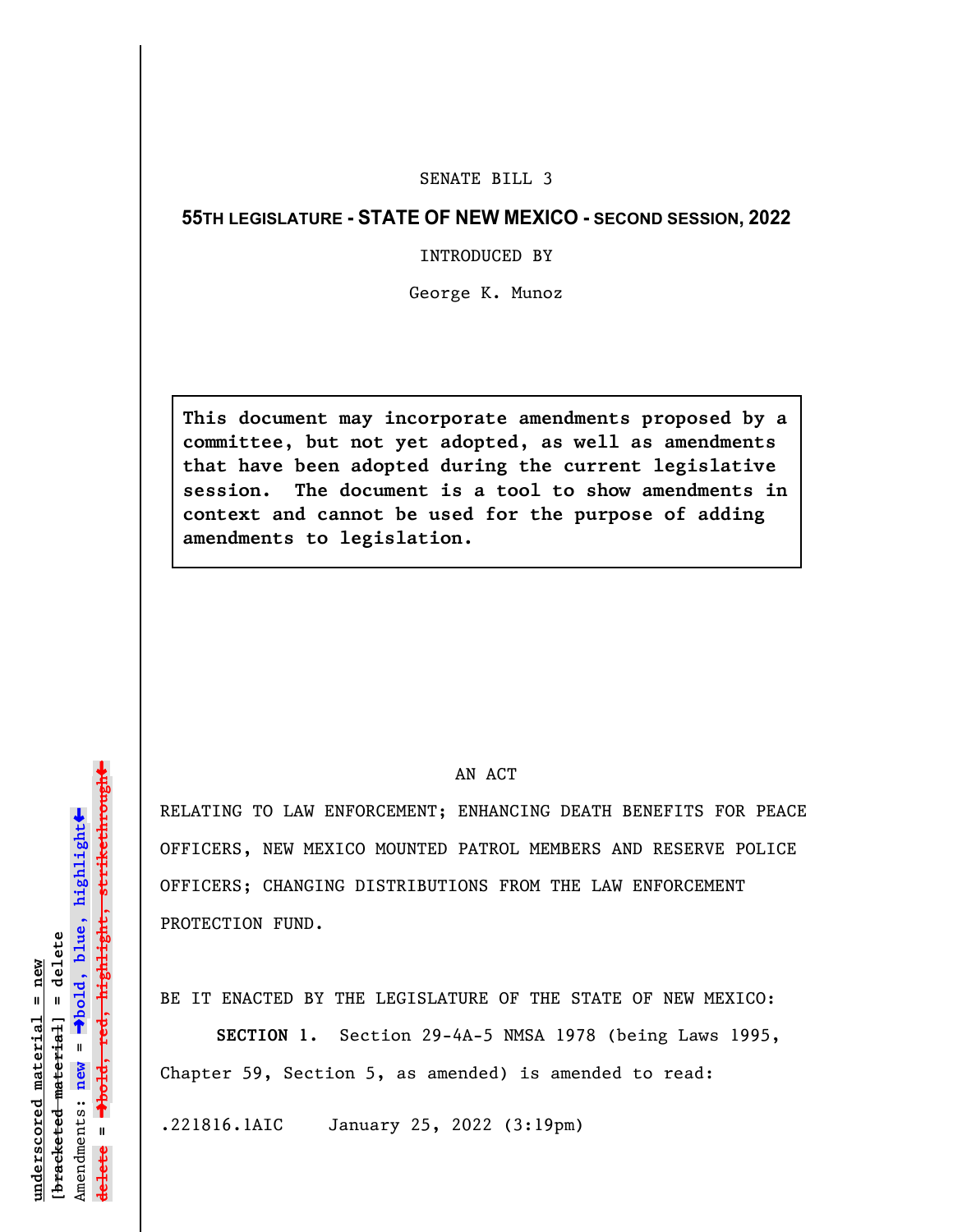"29-4A-5. PEACE OFFICERS', NEW MEXICO MOUNTED PATROL MEMBERS' AND RESERVE POLICE OFFICERS' SURVIVORS SUPPLEMENTAL DEATH BENEFITS--REVIEW COMMITTEE--DETERMINATION--PAYMENT.--

A. There is created the "peace officers', New Mexico mounted patrol members' and reserve police officers' survivors supplemental death benefits review committee". The committee shall consist of the attorney general, the chief of the New Mexico state police and the state president of the fraternal order of police or their designees.

B. The peace officers', New Mexico mounted patrol members' and reserve police officers' survivors supplemental death benefits review committee shall determine whether a peace officer, New Mexico mounted patrol member or reserve police officer has been killed in the line of duty and advise the secretary of that determination. In addition to any other death benefits provided by law, the surviving spouse, children or parents shall be paid [two hundred fifty thousand dollars (\$250,000)] one million dollars (\$1,000,000) as supplemental death benefits whenever a peace officer, New Mexico mounted patrol member or reserve police officer is killed in the line of duty. The benefits shall be paid from the fund.

C. The benefits shall be paid first to the surviving spouse. If there is no surviving spouse, the benefits shall be distributed in pro rata shares to all surviving children. If there are no surviving children or spouse, benefits shall be distributed to the surviving

.221816.1AIC January 25, 2022 (3:19pm)

 $- 2 -$ 

» +bold, red, highlight, strikethrough º**bold, red, highlight, strikethrough**  $\ddot{\bullet}$ º**bold, blue, highlight**  $b$ racketed material] = delete **[bracketed material] = delete** inderscored material = new **underscored material = new** Amendments: **new** = Amendments: new =  $\mathbf{I}$ **delete =**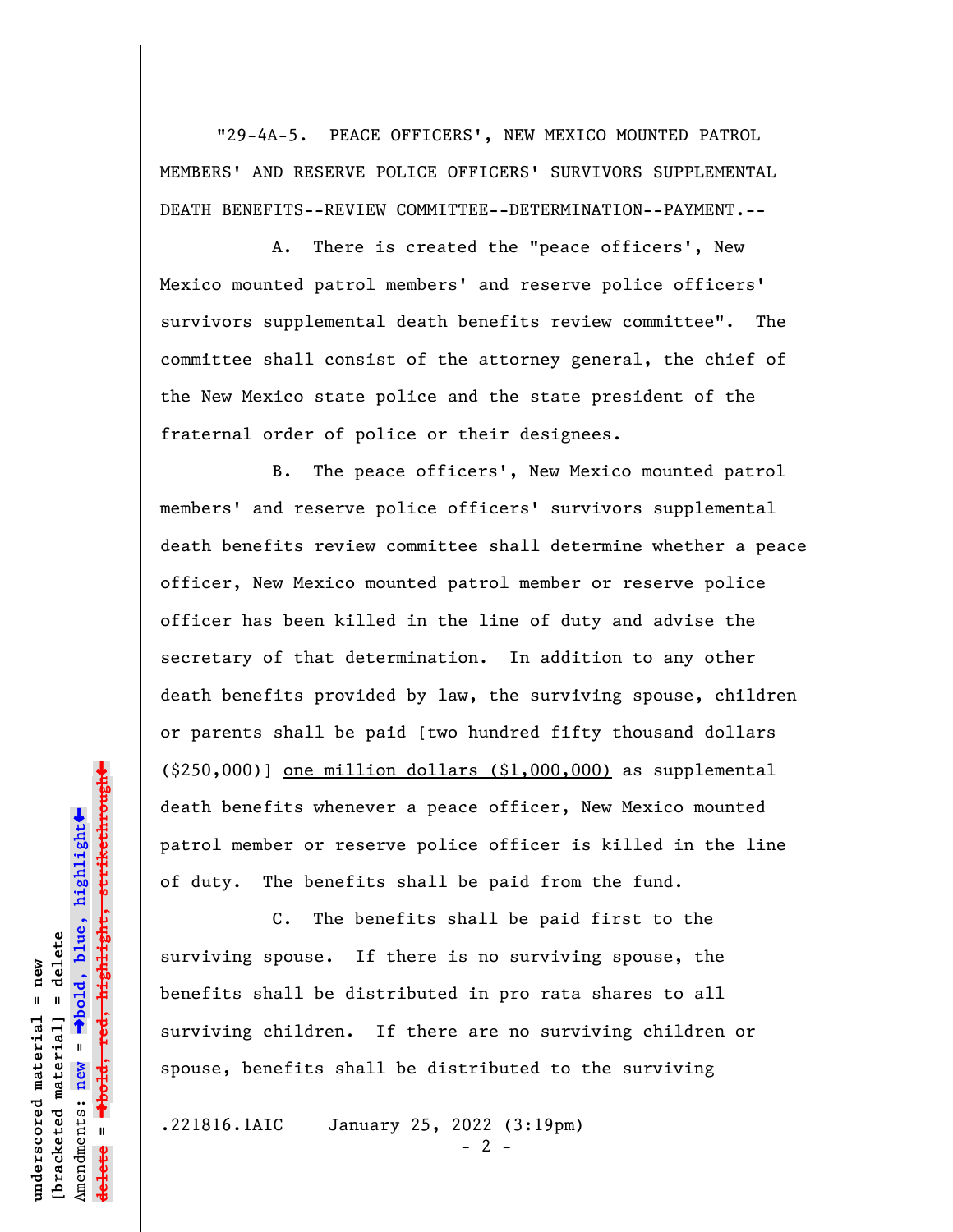parents of the peace officer, New Mexico mounted patrol member or reserve police officer."

**SECTION 2.** Section 29-13-3 NMSA 1978 (being Laws 1983, Chapter 289, Section 3, as amended) is amended to read:

"29-13-3. DISTRIBUTION OF CERTAIN INSURANCE COLLECTIONS--LAW ENFORCEMENT PROTECTION FUND CREATED.--There is created in the state treasury the "law enforcement protection fund". Ten percent of all money received for fees, licenses and penalties from life, general casualty and title insurance business pursuant to the New Mexico Insurance Code shall be paid monthly to the state treasurer and credited to the fund. On or before June 30 of each year, the state treasurer shall transfer to the [general fund] peace officers', New Mexico mounted patrol members' and reserve police officers' survivors fund any balance in the law enforcement protection fund in excess of one hundred thousand dollars (\$100,000) that is not obligated for expenses in that current fiscal year."

**SECTION 3.** Section 29-13-4 NMSA 1978 (being Laws 1993, Chapter 179, Section 6, as amended) is amended to read:

"29-13-4. DETERMINATION OF NEEDS AND RATE OF DISTRIBUTION.--

A. Annually on or before April 15, the division shall consider and determine the relative needs as requested by tribal, municipal, school district and university police departments, county sheriff's departments, the department of public safety and the academy for money in the fund in the

.221816.1AIC January 25, 2022 (3:19pm)

- 3 -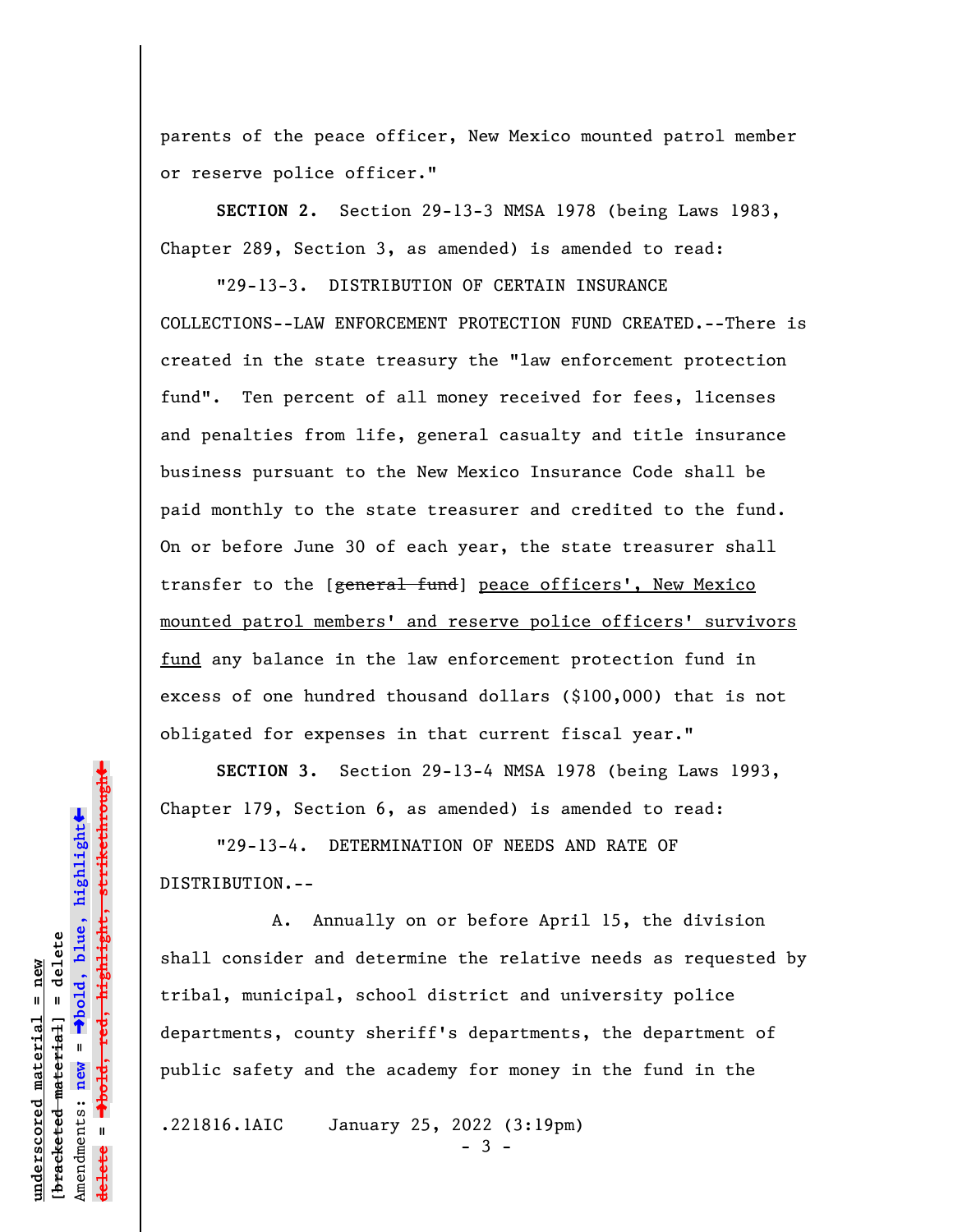succeeding fiscal year pursuant to the provisions of Subsections C and E of this section.

B. As necessary during the year, the division shall transfer an amount from the fund to the peace officers', New Mexico mounted patrol members' and reserve police officers' survivors fund that enables the balance of the peace officers', New Mexico mounted patrol members' and reserve police officers' survivors fund to be maintained at a minimum balance of  $f$ three hundred fifty thousand dollars (\$350,000)] one million dollars (\$1,000,000).

C. The division shall determine the rate of distribution of money in the fund as follows:

(1) all municipal police, school district police and county sheriff's departments shall be entitled to a rate of distribution of SHPAC<sup>++</sup>forty-five thousand dollars **(\$45,000)**»**SHPAC SHPAC**º**ninety-five thousand dollars (\$95,000)**»**SHPAC**;

(2) university police departments shall be entitled to a rate of distribution of [forty-five thousand  $\frac{d{\theta}}{dx}$  (\$45,000)] ninety-five thousand dollars (\$95,000);

(3) the academy shall be entitled to a rate of distribution of twenty-four thousand five hundred dollars (\$24,500) to carry out the purposes of Section 29-7-7.7 NMSA 1978;

(4) tribal police departments shall be entitled, unless allocations are adjusted pursuant to the

.221816.1AIC January 25, 2022 (3:19pm)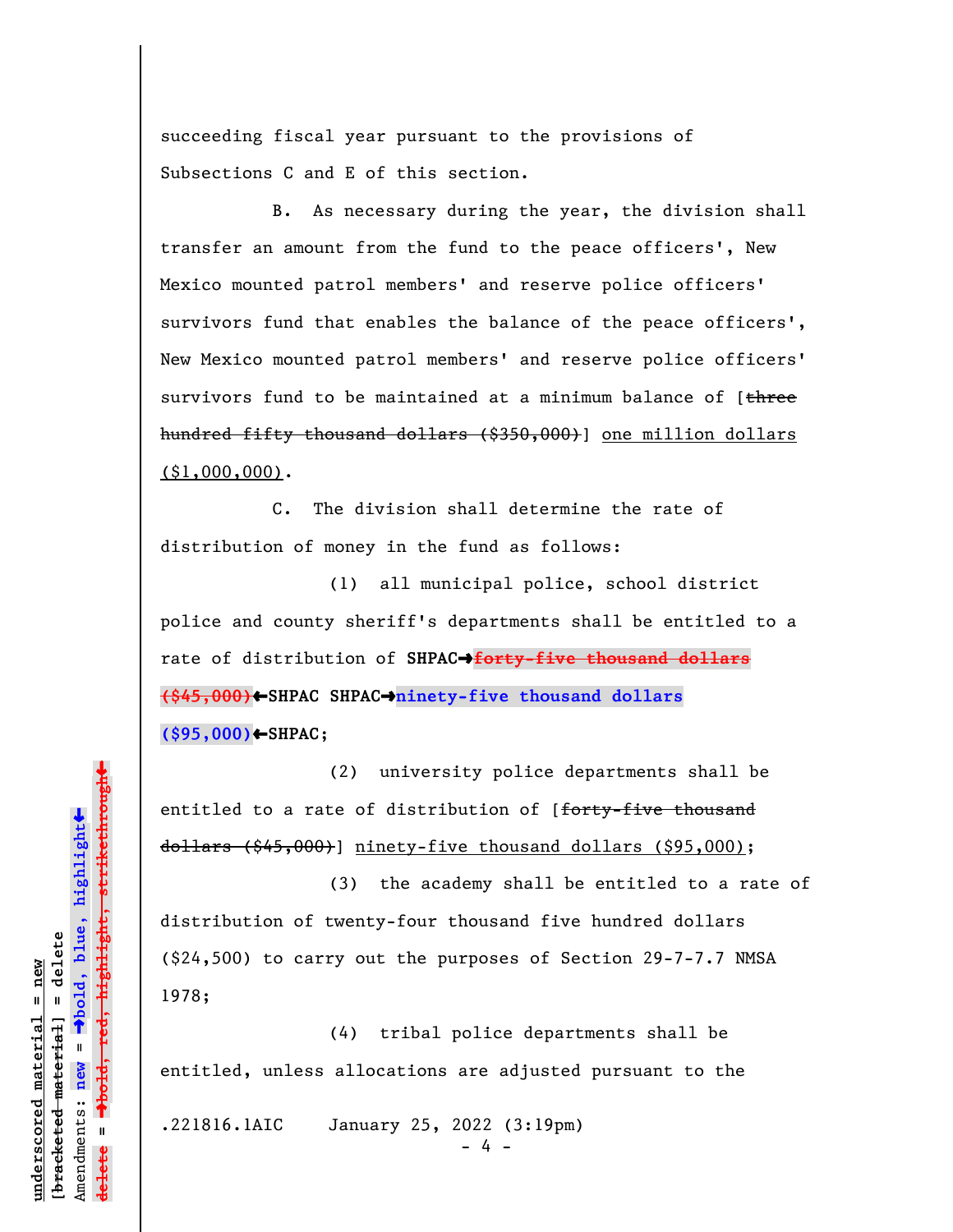provisions of Subsection D of this section, to [one thousand  $d$ ollars  $(\$1,000)$  one thousand five hundred dollars  $(\$1,500)$ for each commissioned peace officer in the tribe. To be counted as a commissioned peace officer for the purposes of this paragraph, a commissioned peace officer shall have been assigned to duty and have worked in New Mexico for no fewer than two hundred days in the calendar year immediately prior to the date of payment. Payments shall be made for only those divisions of the tribal police departments that perform services in New Mexico. A tribal police department shall not be eligible for any disbursement under the fund if commissioned peace officers cite non-Indians into the tribal court for civil or criminal citations;

(5) municipal, school district and university police and county sheriff's departments shall be entitled, unless allocations are adjusted pursuant to the provisions of Subsection D of this section, to [one thousand dollars (\$1,000)] one thousand five hundred dollars (\$1,500) for each police officer or sheriff's deputy employed full time by that department who has been certified by the academy, or by a regional law enforcement training facility in the state certified by the director of the academy, as a police officer or has been authorized to act as a New Mexico peace officer pursuant to the provisions of Section 29-1-11 NMSA 1978; and

(6) municipal police, sheriff's and school district police departments that assign officers as school

.221816.1AIC January 25, 2022 (3:19pm)

- 5 -

-bold, red, highlight, strikethrough º**bold, red, highlight, strikethrough**  $\ddot{\bullet}$ º**bold, blue, highlight**  $b$ racketed material] = delete **[bracketed material] = delete** inderscored material = new **underscored material = new** Amendments: **new** = Amendments: new = **delete =**

»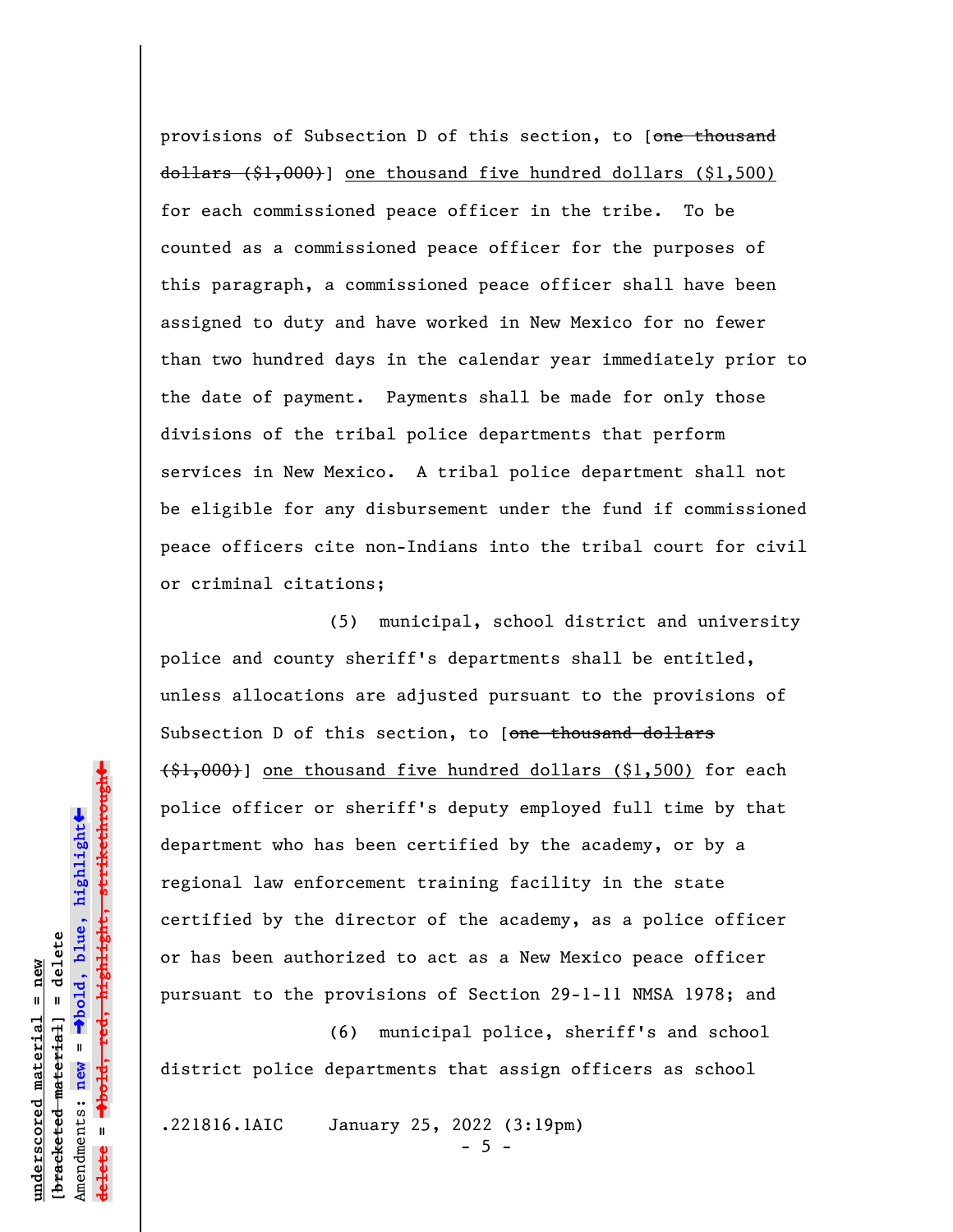resource officers shall be entitled to [one thousand dollars  $(1,000)$ ] one thousand five hundred dollars  $(1,500)$  for each assigned school resource officer's training pursuant to Section [<del>1 of this 2020 act</del>] 29-7-14 NMSA 1978.

D. After distributions are determined in accordance with Subsection A, Subsection B and Paragraphs (1), (2), (3) and (6) of Subsection C of this section, if the balance in the fund is insufficient to permit the total allocations provided by Paragraphs (4) and (5) of Subsection C of this section, the division shall reduce that allocation to the maximum amount permitted by available money.

E. After all distributions have been made in accordance with Subsections A through D of this section, and if the balance in the fund is sufficient, the department of public safety shall be entitled to a rate of distribution of not more than two million dollars (\$2,000,000)."

**SECTION 4.** Section 29-13-7 NMSA 1978 (being Laws 1983, Chapter 289, Section 7, as amended by Laws 2020, Chapter 54, Section 1 and by Laws 2020, Chapter 67, Section 6) is amended to read:

"29-13-7. EXPENDITURE LIMITATION--CONTROL.--

A. Except as provided for the academy and the department of public safety in Subsections B and C of this section, amounts distributed from the fund shall be expended only for the following:

(1) the repair and purchase of law enforcement

.221816.1AIC January 25, 2022 (3:19pm)

- 6 -

» red<del>, highlight, strikethrough</del> º**bold, red, highlight, strikethrough**  $\ddot{\bullet}$ º**bold, blue, highlight**  $b$ racketed material] = delete **[bracketed material] = delete** inderscored material = new **underscored material = new** Amendments: **new** =  $\mathbf{I}$ Amendments: new **delete =**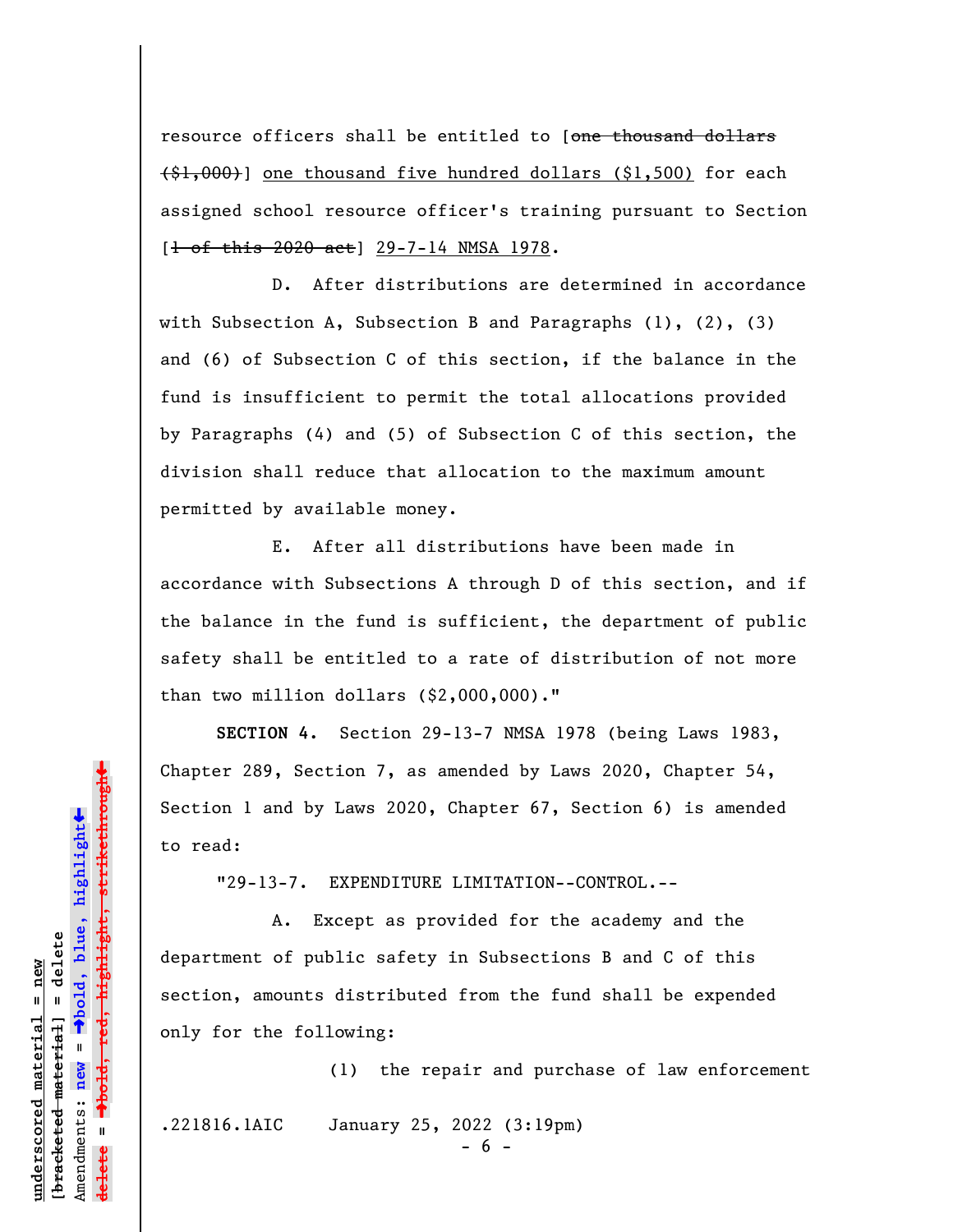apparatus and equipment, including the financing and refinancing thereof, that meet minimum nationally recognized standards;

(2) the purchase of law enforcement equipment, including protective vests, for police dogs;

(3) expenses associated with advanced law enforcement planning and training;

(4) maintaining the balance of the peace officers', New Mexico mounted patrol members' and reserve police officers' survivors fund at a minimum amount of  $[there$ hundred fifty thousand dollars (\$350,000) one million dollars  $($ \$1,000,000);

(5) complying with match or contribution requirements for the receipt of federal funds relating to criminal justice programs;

(6) no more than fifty percent of the replacement salaries of municipal and county law enforcement personnel of municipalities or counties participating in basic law enforcement training;

(7) a law enforcement officer retention payment in the amount of seven thousand five hundred dollars (\$7,500); provided that:

(a) the distribution is requested by a municipality or county law enforcement agency that on January 1, 2018 had a staffing vacancy rate of at least ten percent to retain a law enforcement officer who is certified in accordance

.221816.1AIC January 25, 2022 (3:19pm)

- 7 -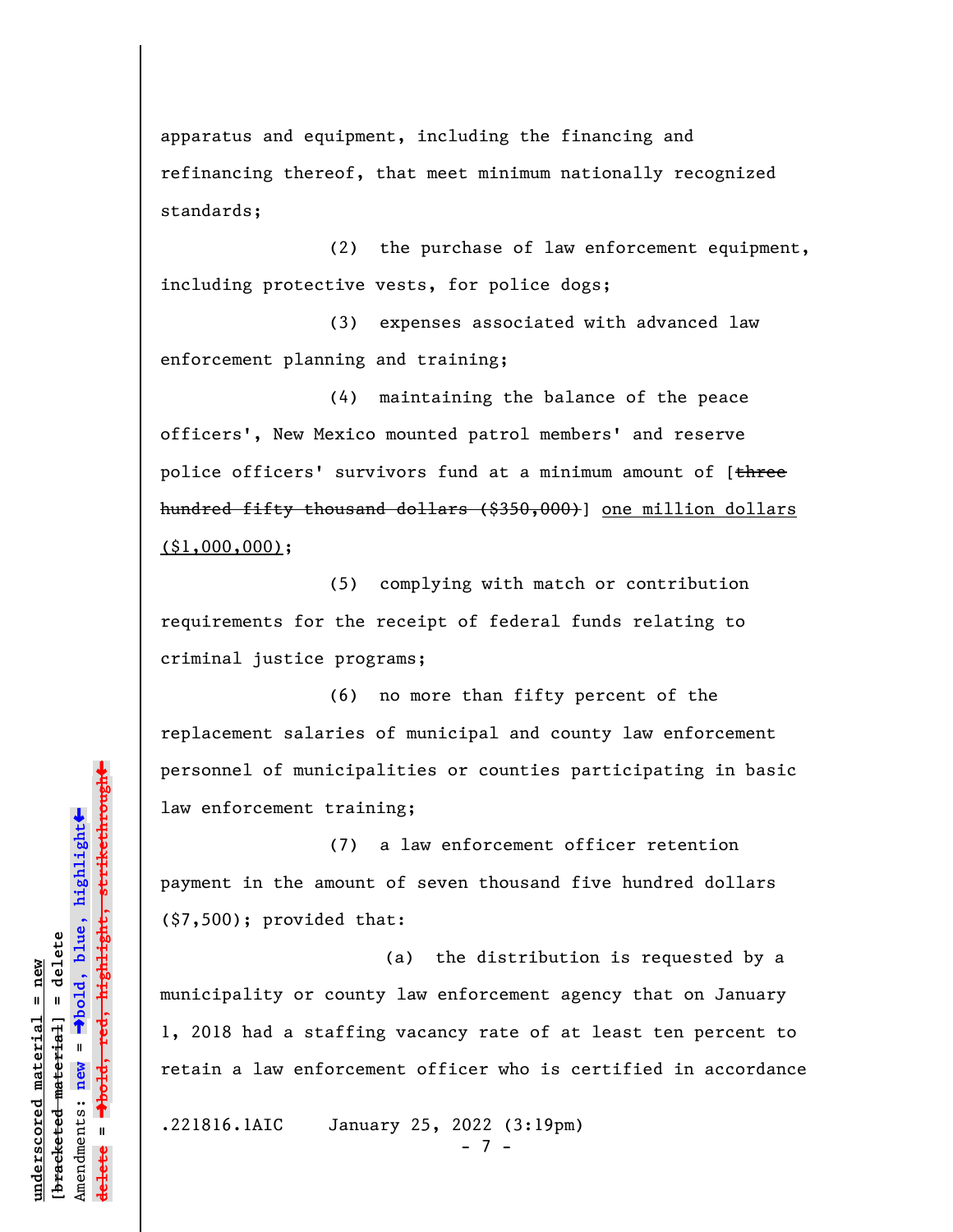with the Law Enforcement Training Act and has at least twenty years of actual service credit earned under a municipal police member coverage plan as determined by the public employees retirement association;

(b) the municipality or county law enforcement agency provides seven thousand five hundred dollars (\$7,500) in matching funds to the law enforcement officer; and

(c) the distribution and the matching funds paid to a law enforcement officer shall not constitute the officer's base salary or wages and shall not be considered to be salary or otherwise be used to determine a pension for the purposes of the Public Employees Retirement Act; and

(8) recruiting, providing bonuses for and training law enforcement officers engaged in community-oriented policing.

B. For the academy, amounts distributed from the fund shall be expended only for providing tourniquet and trauma kits and training on the use of tourniquet and trauma kits pursuant to Section 29-7-7.7 NMSA 1978.

C. The amount distributed to the department of public safety:

(1) shall:

(a) be used only to offset overtime-payrelated expenses incurred directly by the department of public safety from the special deployment of state police officers or other emergency assistance to counties or municipalities in

.221816.1AIC January 25, 2022 (3:19pm)

- 8 -

» highlight, strikethrough º**bold, red, highlight, strikethrough**  $\ddot{\bullet}$ º**bold, blue, highlight** bracketed material] = delete **[bracketed material] = delete** inderscored material = new **underscored material = new** Amendments: **new** =  $\mathbf{I}$ Amendments: new **delete =**